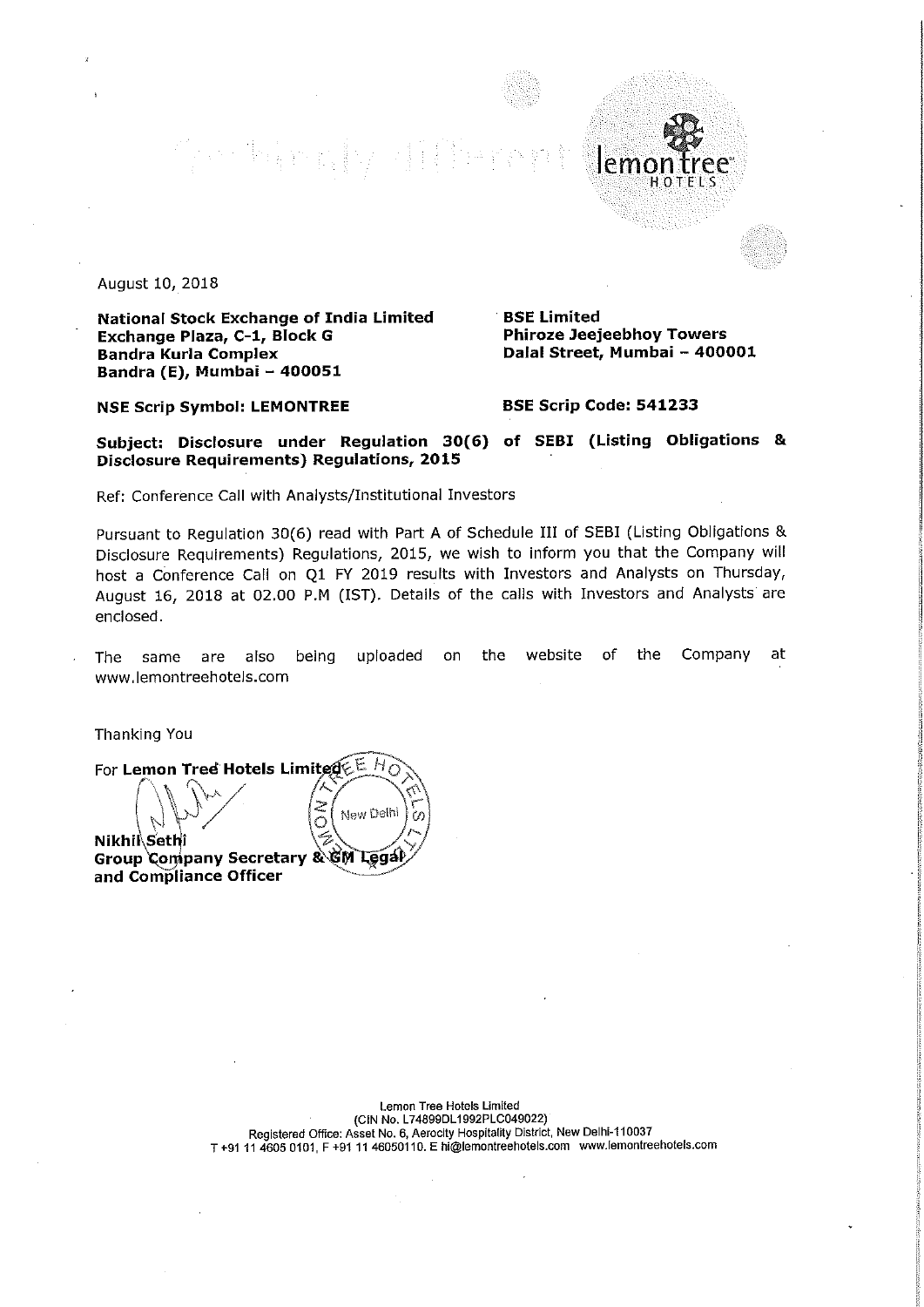

# Lemon Tree Hotels Ltd Q1 FY2019 Earnings Call onThursday, August 16, <sup>2018</sup> at 02.<sup>00</sup> P. <sup>M</sup> lST

Lemon Tree Hotels (LTH) will organize <sup>a</sup> conference call for investors and analysts on Thursday, August 16, 2018 at 02.00 P.M IST.

The senior management team will represent LTH on the call.

The conference call will be initiated with <sup>a</sup> brief management discussion on the Q1 FY2019 results followed by an interactive Question & Answer session.

| <b>Timing</b>                 | 02.00 P.M IST on Thursday, August 16, 2018 |  |
|-------------------------------|--------------------------------------------|--|
| Conference dial-in            |                                            |  |
| Primary number                | +91 22 6280 1141 / +91 22 7115 8042        |  |
| Local access number           | +91 70456 71221 (Available all over India) |  |
| Singapore Toll Free Number    | 800 101 2045                               |  |
| Hong Kong Toll Free<br>Number | 800 964 448<br>$\hat{\mathbf{v}}$          |  |
| <b>USA Toll Free Number</b>   | 18667462133                                |  |
| UK Toll Free Number           | 0 808 101 1573                             |  |

### Details of the conference call are as follows:

Please dial—in 5 minutes prior to the scheduled start to ensure that you are connected to the call on time.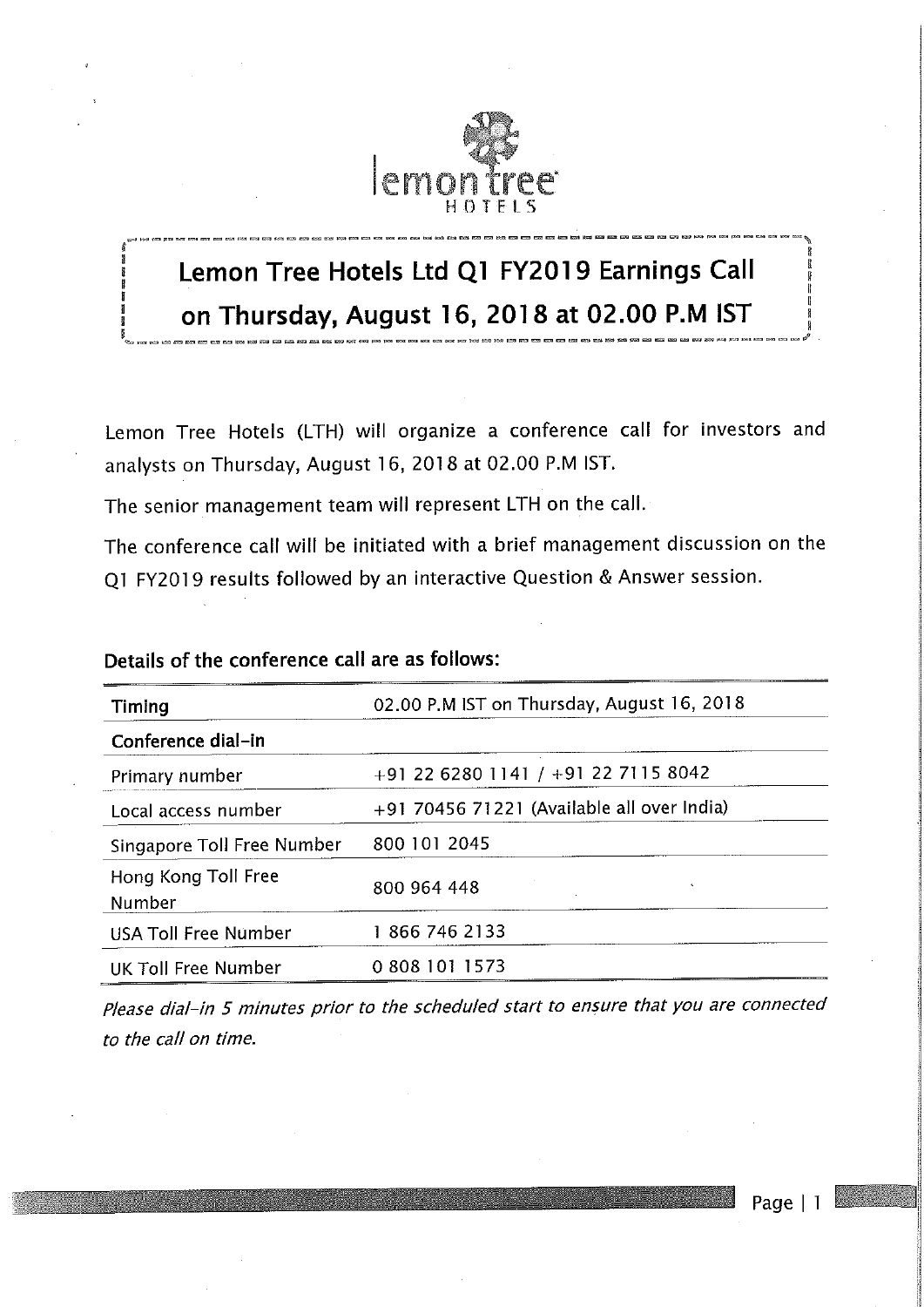## About Lemon Tree Hotels

Lemon Tree Hotels (LTH) is the largest mid~priced hotel sector chain, and the third largest overall, on the basis of controlling interest in owned and leased rooms, as of June 30, 2017, according to the Horwath Report. LTH operates in the mid—priced hotel sector, consisting of the upper midscale, midscale and economy hotel segments and seeks to cater to Indian middle class guests and deliver differentiated yet superior service offerings, with a value-for-money proposition.

LTH opened its first hotel with <sup>49</sup> rooms in May <sup>2004</sup> and plans to operate <sup>79</sup> hotels with 8,236 rooms, across 54 cities by FYZOZI.

Lemon Tree hotels are located across India, in metro regions, including the NCR, Bengaluru, Hyderabad and Chennai, as well as tier <sup>I</sup> and tier II cities such as Pune, Ahmedabad, Chandigarh, Jaipur, Indore and Aurangabad. New hotels will open shortly in Mumbai, Pune, Kolkata and Udaipur.

| Kapil Sharma / Vineet Ranjan                                                  | Anoop Poojari / Varun Divadkar |  |
|-------------------------------------------------------------------------------|--------------------------------|--|
| Lemon Tree Hotels Ltd                                                         | CDR India                      |  |
| Tel: +91 11 4605 0174 /+91 11 4605 0153   Tel: +91 22 6645 1211 / 97637 02204 |                                |  |
| Email: cfo@lemontreehotels.com                                                | Email: anoop@cdr-india.com     |  |
| ea_cmd@lemontreehotels.com                                                    | varun@cdr-india.com            |  |

## For more information about us, please visit www.lemontreehotels.com or contact:

#### DISCLAIMER:

Certain statements that are made or discussed at the conference call may be 'forward looking statements' Within the meaning of applicable laws and regulations. These forward—looking statements involve <sup>a</sup> number of risks, uncertainties and other factors that could cause actual results to differ materially from those suggested by the forward—looking statements. Important developments that could affect the Company's operations include changes in the industry structure, significant changes in political

Page | 2